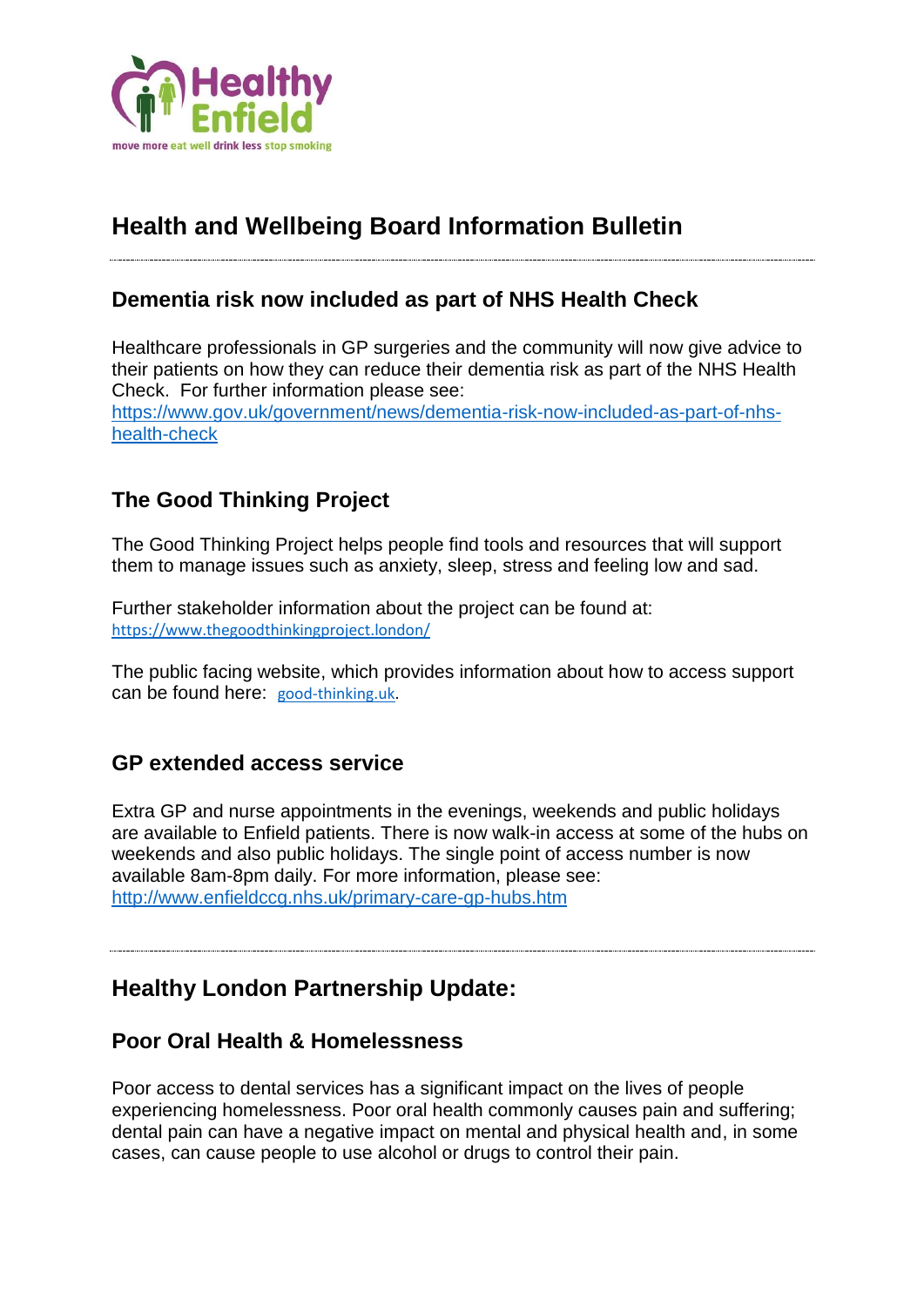

Healthy London Partnership, Public Health England, and Ground have developed a poster that aims to help homeless people access dental services and provide information about how to become an oral health champion. The poster can be downloaded from:

<https://www.healthylondon.org/all-londoners-have-the-right-to-a-healthy-mouth/>

# **Social Prescribing**

Social prescribing is a way of linking patients in primary care with sources of support in the community that can help them manage or overcome the social factors that can impact on health, such as employment, debt and social isolation. A range of online social prescribing resources can be found here:

<https://www.healthylondon.org/our-work/proactive-care/social-prescribing/>

### **Cancer – New Guide for Commissioners**

The Transforming Cancer Service team has developed a tool kit which provides a 4 point model to enable STPs, CCGs and front-line staff support patients with a diagnosis of cancer to self-manage. Further Information can be found at: [https://www.healthylondon.org/resource/commissioning-and-delivery-toolkit-for](https://www.healthylondon.org/resource/commissioning-and-delivery-toolkit-for-cancer-as-a-long-term-condition/)[cancer-as-a-long-term-condition/](https://www.healthylondon.org/resource/commissioning-and-delivery-toolkit-for-cancer-as-a-long-term-condition/)

### **Ask About Asthma 3**

London's #AskAboutAsthma campaign is back and will run from 3-16 September. The campaign has three simple asks. If you're working or caring for children and young people with asthma make sure they 1) have an asthma plan 2) can use their inhaler properly 3) have an annual review. Further information can be found at: <https://www.healthylondon.org/ask-about-asthma-3-16-september-2018/>

### **Storytelling to get parents and children talking about mental health**

Thrive LDN has teamed up with children's story center Discover to promote positive mental health educational events for young children and their parents through a series of free-to-attend storytelling sessions across the capital. For more information, please see:

[https://www.healthylondon.org/thrive-ldn-partners-with-discover-storytelling-to-get](https://www.healthylondon.org/thrive-ldn-partners-with-discover-storytelling-to-get-parents-and-children-talking-about-mental-health/)[parents-and-children-talking-about-mental-health/](https://www.healthylondon.org/thrive-ldn-partners-with-discover-storytelling-to-get-parents-and-children-talking-about-mental-health/)